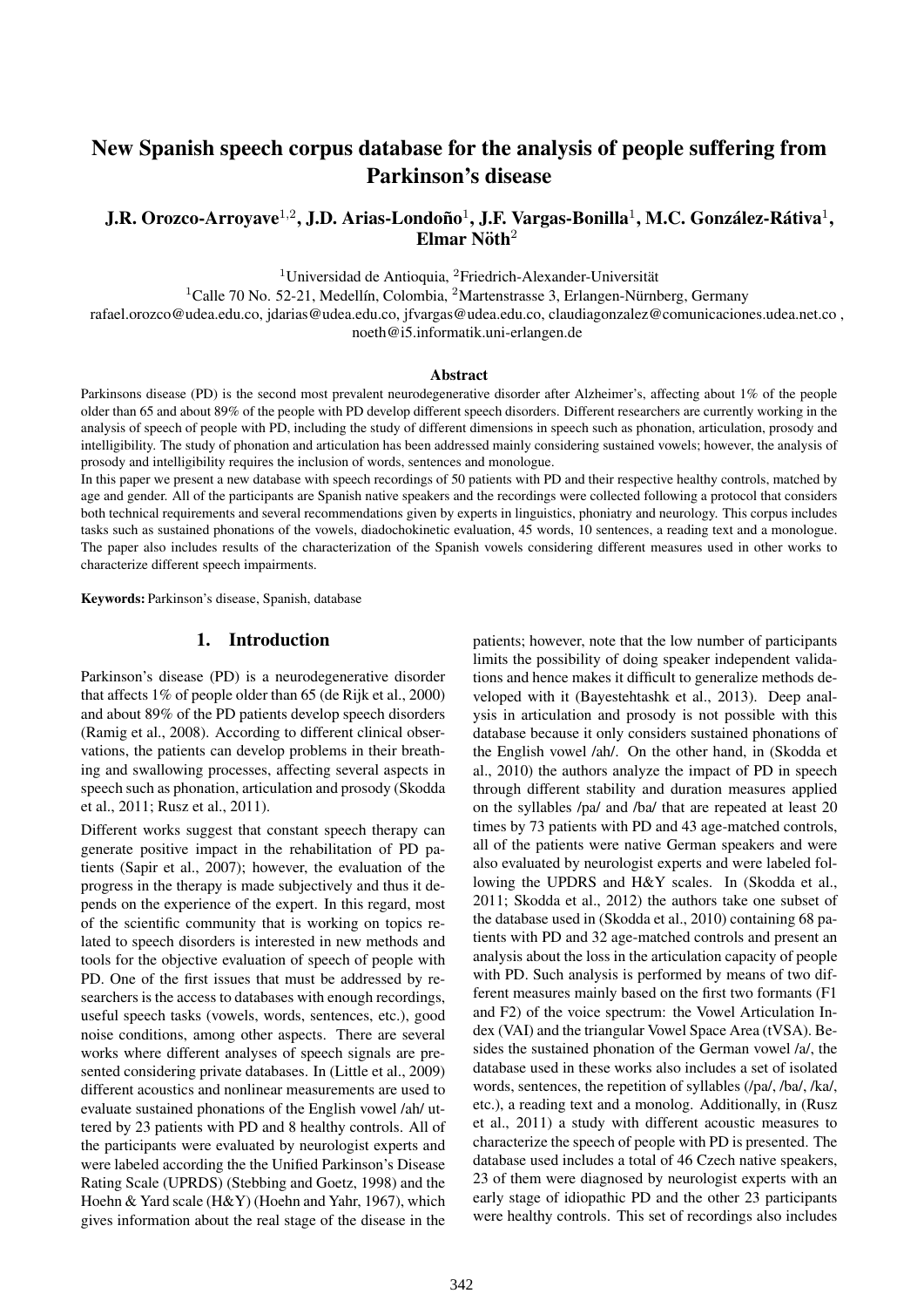the repetition of syllables (/pa/, /ta/, /ka/), sustained phonation of the Czech vowel /i/, reading sentences and text, and monolog. Recently, in (Bayestehtashk et al., 2013) the authors evaluate different regression techniques to infer the severity of 168 patients with PD. The recordings were captured in three different clinics and the data includes also speech of 21 controls that were recorded in one of the clinics. All of the participants are English native speakers. The corpus includes three speech tasks: sustained phonation of the English vowel /ah/, the rapid repetition of the syllables /pa/, /ta/ and /ka/, and the reading of three standard passages ("The north wind and the sun", "the rainbow passage" and "the Grandfather passage").

From the information collected in this brief review of the literature, it is possible to note that one of the main issues that might be addressed by people who work on pathological speech analysis is the construction of databases or the access to speech samples recorded in appropriate technical conditions, following a well established recording protocol, and including recordings with different speech tasks. The construction of a speech database is particularly difficult if we consider the shortage of patients willing to participate in research programs and, in the specific case of PD patients, their mobility limitations. In this paper we present detailed information regarding the construction of a new database that can be used for the analysis of speech of people with Parkinson's disease. This database is built with speech recordings of 100 Spanish native speakers, 50 of them are diagnosed with PD and the rest are their age and gender matched healthy controls.

To the best of our knowledge, this is the first database that considers speech recordings of Spanish native speakers for the study of speech disorders related to PD. The corpus includes different tasks that were designed in collaboration with neurologists, linguists and engineers. In addition to the presentation of the database, in this paper the results of the preliminary characterization of the Spanish vowels are presented along with a classification experiment performed with a support vector machine with soft margin and a Gaussian kernel. The rest of the paper is organized as follows: Section 2. presents all of the details about the people who participate in the recording sessions. Information about the gender, age, and the extent of the disease on each patient is also provided in this session. Section 3. shows the tasks that were developed by the participants during the recording process. Section 4. includes the description of the experiments performed over the five Spanish vowels to classify between recordings of people with PD and healthy controls. Finally, in section 5. the conclusions derived from this work are presented.

### 2. Speech corpus

The database includes speech recordings of 50 people with PD and 50 healthy controls, 25 men and 25 women on each group. All the participants are Colombian Spanish native speakers. The age of the men with PD ranges from 33 to 77 years old (mean  $62.2 \pm 11.2$ ), the age of the women with PD ranges from 44 to 75 years old (mean  $60.1 \pm 7.8$ ). For the case of healthy controls, the age of the men ranges from 31 to 86 (mean  $61.2 \pm 11.3$ ) and the age of the women

ranges from 43 to 76 years old (mean  $60.7 \pm 7.7$ ). Therefore, the database is well balanced in terms of age and gender. The recordings were captured in noise controlled conditions, in a sound proof booth that was built at the Clínica Noel, in Medellín, Colombia. The registers were sampled at 44100 Hz with 16 resolution bits, using a dynamic omnidirectional microphone (Shure, SM 63L) which is commonly used for professional applications. The recordings were captured using a professional audio card with up to 24 bits and such that supports up to 96Kbps of sampling rates (M-Audio, Fast Track C400). All of the patients were diagnosed by neurologist experts and were labeled according to the UPDRS and H&Y scales; the recording of the speech samples were done with the patients in ON-state, i.e. no more than 3 hours after the morning medication. None of the healthy control had symptoms associated to PD or any other neurological disease. This study is in compliance with the Helsinki Declaration and was approved by the Ethics Committee of the Clínica Noel, in Medellín, Colombia. A written informed consent was signed by each participant.

Details about UPDRS values, H&Y values, age, etc. of each speaker are given in Tables 1 and 2, for men and women, respectively. The left side of the tables include data from the patients and the right side from the control group.

|     | M-PD         |                          |                          | $M-HC$ |
|-----|--------------|--------------------------|--------------------------|--------|
| Age | <b>UPDRS</b> | H&Y                      | t                        | Age    |
| 81  | 5            | $\overline{c}$           | 12                       | 86     |
| 77  | 92           | 5                        | 15                       | 76     |
| 75  | 13           | $\mathbf{1}$             | $\mathbf{1}$             | 71     |
| 75  | 75           | 3                        | 16                       | 68     |
| 74  | 40           | 2.5                      | 12                       | 68     |
| 69  | 40           | 3                        | 5                        | 67     |
| 68  | 14           | $\mathbf{1}$             | $\,1$                    | 67     |
| 68  | 67           | $\overline{\mathcal{L}}$ | $20\,$                   | 67     |
| 68  | 65           | 3                        | 8                        | 67     |
| 67  | 28           | $\overline{\mathbf{c}}$  | $\overline{\mathcal{L}}$ | 65     |
| 65  | 32           | $\overline{\mathbf{c}}$  | 12                       | 64     |
| 65  | 53           | $\overline{c}$           | 19                       | 63     |
| 64  | 28           | $\overline{c}$           | 3                        | 63     |
| 64  | 45           | $\overline{\mathbf{c}}$  | 3                        | 62     |
| 60  | 44           | 3                        | 10                       | 60     |
| 59  | 6            | $\,1$                    | 8                        | 59     |
| 57  | 20           | $\overline{c}$           | 0.4                      | 56     |
| 56  | 30           | $\overline{\mathbf{c}}$  | 14                       | 55     |
| 54  | 15           | 3                        | $\overline{4}$           | 55     |
| 50  | 53           | $\overline{c}$           | $\boldsymbol{7}$         | 54     |
| 50  | 19           | $\overline{c}$           | 17                       | 51     |
| 48  | 9            | 3                        | 12                       | 50     |
| 47  | 33           | $\overline{c}$           | $\boldsymbol{2}$         | 42     |
| 45  | 21           | $\mathbf{1}$             | $\overline{7}$           | 42     |
| 33  | 51           | $\overline{2}$           | 9                        | 31     |

M-PD: Men-Parkinson's Disease, M-HC: Men-Healthy Controls and t: time post PD diagnosis (in years).

Table 1: Age, UPDRS, H&Y and time after the PD diagnosis of the men patients. For the case of healthy controls only the age is provided.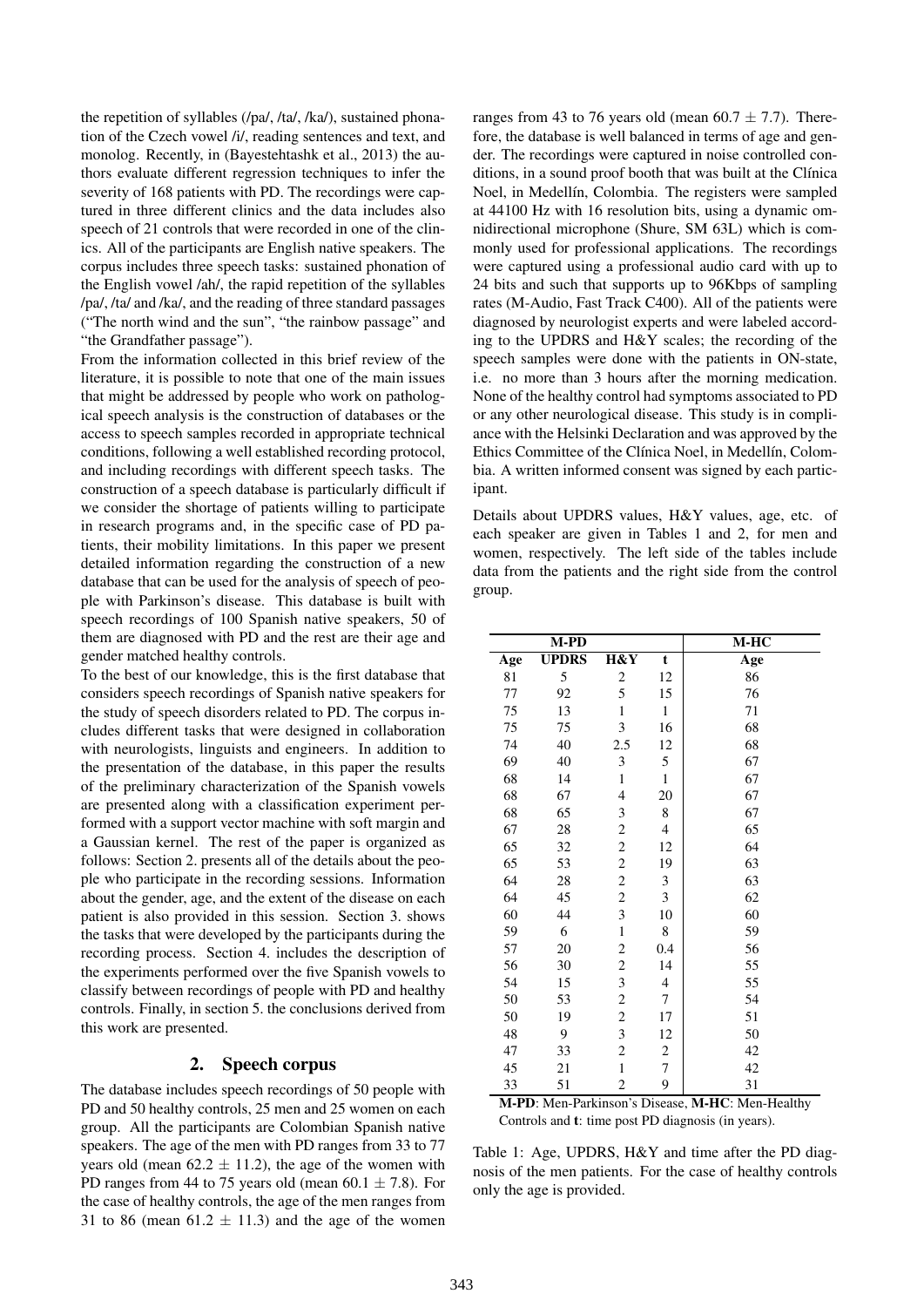|        | W-PD         |                         |                          | W-HC |
|--------|--------------|-------------------------|--------------------------|------|
| AGE    | <b>UPDRS</b> | H&Y                     | t                        | AGE  |
| 75     | 52           | 3                       | 3                        | 76   |
| 73     | 38           | 2                       | $\overline{\mathcal{A}}$ | 75   |
| 72     | 19           | $\boldsymbol{2}$        | 2.5                      | 73   |
| $70\,$ | 23           | $\overline{c}$          | 12                       | 68   |
| 69     | 19           | $\overline{c}$          | 12                       | 65   |
| 66     | 28           | $\overline{c}$          | $\overline{\mathcal{A}}$ | 65   |
| 66     | 28           | $\overline{c}$          | 4                        | 64   |
| 65     | 54           | 3                       | 8                        | 63   |
| 64     | 40           | $\overline{c}$          | $\mathfrak{Z}$           | 63   |
| 62     | 42           | 3                       | 12                       | 63   |
| 61     | 21           | $\mathbf{1}$            | $\overline{\mathcal{A}}$ | 63   |
| 60     | 29           | 2                       | 7                        | 62   |
| 59     | 40           | $\overline{c}$          | 14                       | 62   |
| 59     | 71           | 3                       | 17                       | 61   |
| 58     | 57           | $\overline{c}$          | $\mathbf{1}$             | 61   |
| 57     | 41           | 3                       | 37                       | 61   |
| 57     | 61           | 3                       | 17                       | 60   |
| 55     | 30           | $\overline{\mathbf{c}}$ | 12                       | 58   |
| 55     | 43           | 3                       | 12                       | 57   |
| 55     | 30           | $\overline{c}$          | 12                       | 57   |
| 55     | 29           | $\overline{c}$          | 43                       | 55   |
| 54     | 30           | $\boldsymbol{2}$        | $\tau$                   | 55   |
| 51     | 38           | 3                       | 41                       | 50   |
| 51     | 23           | $\overline{c}$          | 10                       | 50   |
| 49     | 53           | 2                       | 16                       | 49   |

W-PD: Women-Parkinson's Disease, W-HC: Women-Healthy Controls and t: time post PD diagnosis (in years).

Table 2: Age, UPDRS, H&Y and time after the PD diagnosis of the women patients. For the case of healthy controls only the age is provided.

# 3. Speech tasks

The recording protocol considers different tasks which were designed to analyze several aspects of the voice and speech of people with PD. Such tasks can be grouped into three aspects: phonation, articulation and prosody.

With the aim of be clearer the translation of every task is also included and marked in italics.

# 3.1. Evaluation of phonation

The evaluation of phonation is performed into two tasks:

- 1. Three repetitions of the five Spanish vowels uttered in a sustained manner.
- 2. The five Spanish vowels uttered changing the tone of each vowel from low to high.

#### 3.2. Evaluation of articulation

The articulation capability of a person can be addressed not only considering sustained phonations of the vowels but also with the repetition of different words that contain phonemes whose pronunciation requires the movement of certain muscles and the velum that may be affected by PD. The tasks included in the protocol are:

1. Three repetitions of the five Spanish vowels uttered in a sustained manner (the same as for the evaluation of phonation).

- 2. The rapid repetition of the following words and phonemes (diadochokinetic evaluation) (Rusz et al., 2011): /pa-ta-ka/, /pa-ka-ta/, /pe-ta-ka/, /pa/, /ta/, /ka/.
- 3. Repetition of a set of different words grouped into three subsets:

Set 1 - Words that form a phonological inventory of the Colombian Spanish: petaca, bodega, pato, apto, campana, presa, plato, brazo, blusa, trato, atleta, drama, grito, globo, crema, clavo, fruta, flecha, viaje, llueve, caucho, reina, ñame, coco, gato.

*Translation: petaka, cellar, duck, suitable, bell, dam, dish, arm, blouse, deal, athlete, drama, cry, balloon, cream, clove, fruit, arrow, trip, rains, rubber, queen, yam, coconut, cat.*

Set 2 - Motor verbs: acariciar, aplaudir, agarrar, dibujar, patalear, pisotear, trotar, sonreír, soplar, masticar.

*Translation: stroke, clap, grab, draw, stamp, trample, jog, smile, blow, chew.*

Set 3 - Nouns naming concrete objects: barco, bosque, ciudad, establo, hospital, luna, montaña, nube, puente, tractor.

*Translation: ship, forest, city, stable, hospital, moon, mountain, cloud, bridge, tractor.*

#### 3.3. Evaluation of prosody

Although most of the works related to the analysis of speech of people with PD have been focused on extracting features from the voice signal seeking mainly phonatory and articulatory information, it is well known that the communication ability is one of the most affected skills in these kind of patients (Ramig et al., 2008); therefore this protocol considers the inclusion of different tasks oriented to analyze the loss of prosody properties in the speech of people with PD. The evaluation considers the following tasks:

- 1. Repetition of different complex and simple sentences (from the syntactic point of view):
	- (a) Mi casa tiene tres cuartos. (Simple) *Translation: My house has three rooms.*
	- (b) Omar, que vive cerca, trajo miel. (Complex) *Translation: Omar, who lives near, brought honey*
	- (c) Laura sube al tren que pasa. (Complex) *Translation: Laura gets on the passing train*
	- (d) Los libros nuevos no caben en la mesa de la oficina. (Simple) *Translation: The new books do not fit in the office's table*
	- (e) Rosita Niño, que pinta bien, donó sus cuadros ayer. (Complex) *Translation: Rosita Niño, who paints well, donated her paintings yesterday*
	- (f) Luisa Rey compra el colchón duro que tanto le gusta. (Complex) *Translation: Luisa Rey buys the hard mattress that is so fond her*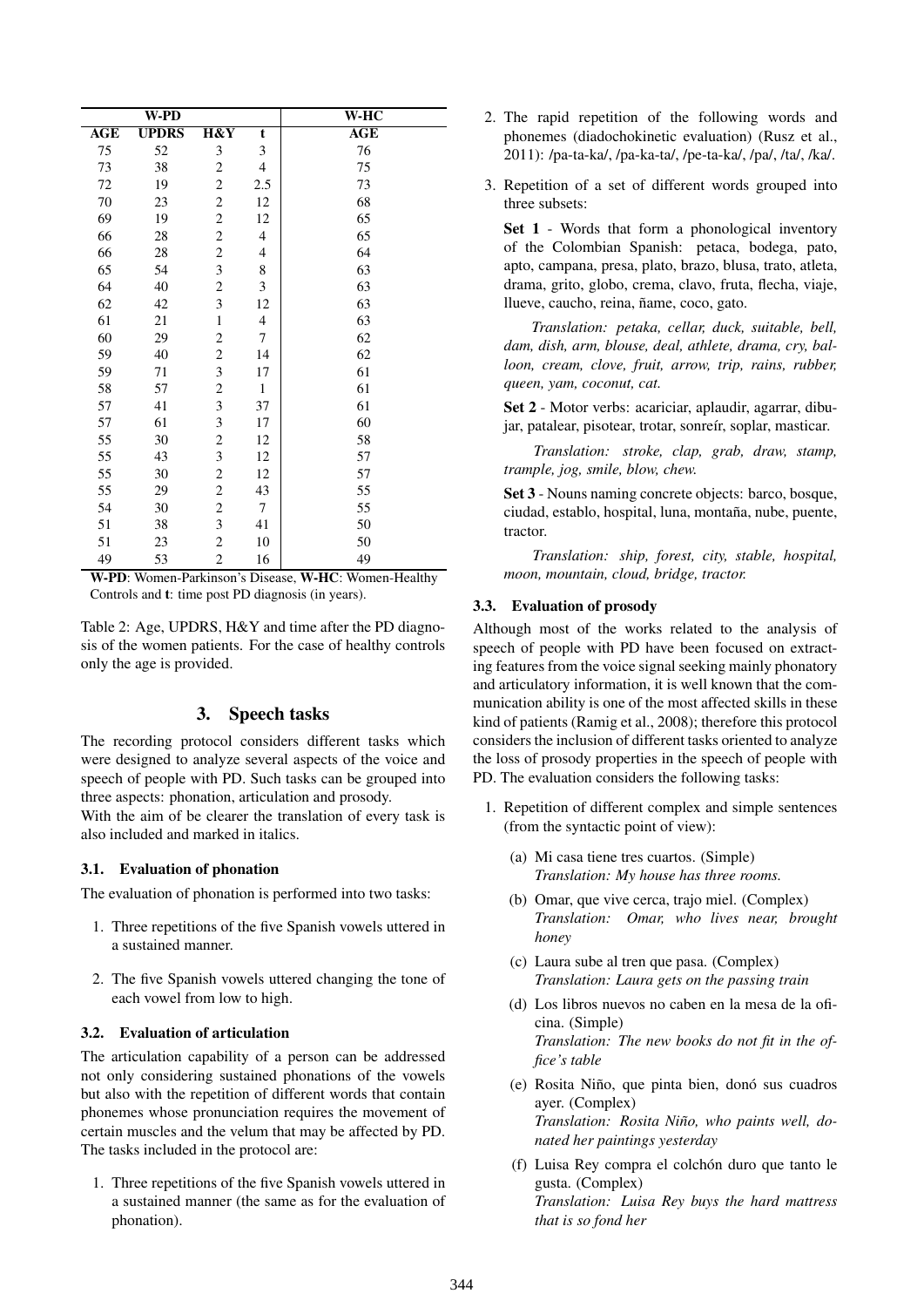2. Reading of a dialog between a doctor (D) and a patient (P). This text is phonetically balanced and contains all of the Spanish sounds (spoken in Colombia). The dialog is as follows:

P: Ayer fui al médico.

D: Qué le pasa? Me preguntó.

P: Yo le dije: Ay doctor! Donde pongo el dedo me duele.

D: Tiene la uña rota?

P: Sí.

D: Pues ya sabemos qué es. Deje su cheque a la salida.

#### *Translation*

P: *Yesterday I went to the doctor.* D: *What happened to you? He asked me.* P: *I said him: ah doctor! Where I put my finger it pains me.* D: *Do you have the nail broken?*

P: *Yes.*

D: *Then we now know what is happening. Leave your check at the exit.*

- 3. Reading of sentences with additional emphasis in particular words (marked with capital letters). The sentences are detailed below:
	- (a) Viste las noticias? Yo vi GANAR la medalla de plata en pesas. Ese muchacho tiene mucha fuerza! *Translation: Did you see the news? I saw to WIN*

*the silver medal in Weightlifting. That boy is very strong!*

(b) Juan se ROMPIÓ una PIERNA cuando iba en la MOTO. *Translation: Juan BROKE his LEG when was*

*driving his motorcycle.*

- (c) Estoy muy triste, ayer vi MORIR a un amigo. *Translation: I am very sad, yesterday I saw a friend DIE.*
- (d) Estoy muy preocupado, cada vez me es más difícil HABLAR. *Translation: I am very concerned, it is increasingly more difficult to TALK.*
- 4. Spontaneous speech: monolog with an average duration of 44.86s

The patients are asked to speak about what they commonly do in a normal day, i.e. at what time they wake up, what kind of activities they do during the morning and in afternoon, etc.

This evaluation protocol only takes between eight to ten minutes and allows the phoniatry experts to perform other kind of particular evaluations or exercises that they do during a normal clinical evaluation.

# 4. Experiments and results

The recordings collected on this database open the possibility to perform many studies with the speech of people with PD in the Spanish language. Deep analysis on phonation, articulation and prosody can be addressed with this corpus. In this paper we present the results of preliminary experiments we have done considering only the five Spanish vowels.

The speech recordings are divided into frames and different features are calculated on them. After that, four statistics are calculated per feature on every recording: mean value, standard deviation, kurtosis and skewness.

The details of the features that are calculated on the speech recordings are presented in the following subsections.

# 4.1. Noise measures

The noise measures are calculated on voice frames of 40*ms* of length with an overlap of 20*ms*. The first feature calculated is the *HNR*, which is a measure of the noise content in the phonation (Yumoto et al., 1982); then, the Cepstral version of HNR (*CHNR*) (de Krom, 1993) is also measured; thereafter, Voice Turbulence Index (*VTI*) is calculated in order to estimate the turbulence components caused by incomplete or loose abduction of the vocal folds (Yumoto et al., 1982). Soft Phonation Index (*SP I*) is included with the aim of evaluate the poorness of high-frequency harmonic components (Deliyski, 1993); *NNE* is calculated to measure the energy of the noise present in the voice respect to the total energy of the signal (Kasuya et al., 1986); and finally, *GNE* is measured to calculate the amount of excitation voice due to the vibration between the vocal folds versus the excitation noise caused by turbulence in the vocal tract (Michaelis et al., 1997). Note that the feature vector with the noise measures is composed by a total of 24 values (four statistics calculated on six features).

# 4.2. Periodicity and stability measures

For these features, the recordings are divided into frames of two different lengths. One group of measures uses frames of 40*ms* of length and 20*ms* of overlap. This group includes the variation of the maximum amplitude of the pitch period (shimmer) (Baken and Orlikoff, 2000) and the variation of the maximum time of the pitch period (jitter) (Feijoo and Hernández-Espinosa, 1990). The second group uses voice frames of 150*ms* of length and 75*ms* of overlap. This length is taken to ensure segments of the signal with at least 12 pitch periods. The features included in the second group are: Relative Average Perturbation (*RAP*) that quantifies how much period-to-period difference exists if period duration are smoothed over three adjacent cycles (Boyanov and Hadjitodorov, 1997); *PPQ* that is the variability of the pitch period evaluated in five consecutive cycles (Godino-Llorente et al., 2000); and the *APO* which is the average difference between the amplitude value of five preceding pitch periods and their respective five successive (Godino-Llorente et al., 2000). In this case, the feature vector is composed by a total of 20 values (four statistics calculated on five features).

# 4.3. Classification

The classification process is done with a support vector machine (SVM) as in (Orozco-Arroyave et al., 2013). This classifier is trained using a radial basis Gaussian kernel with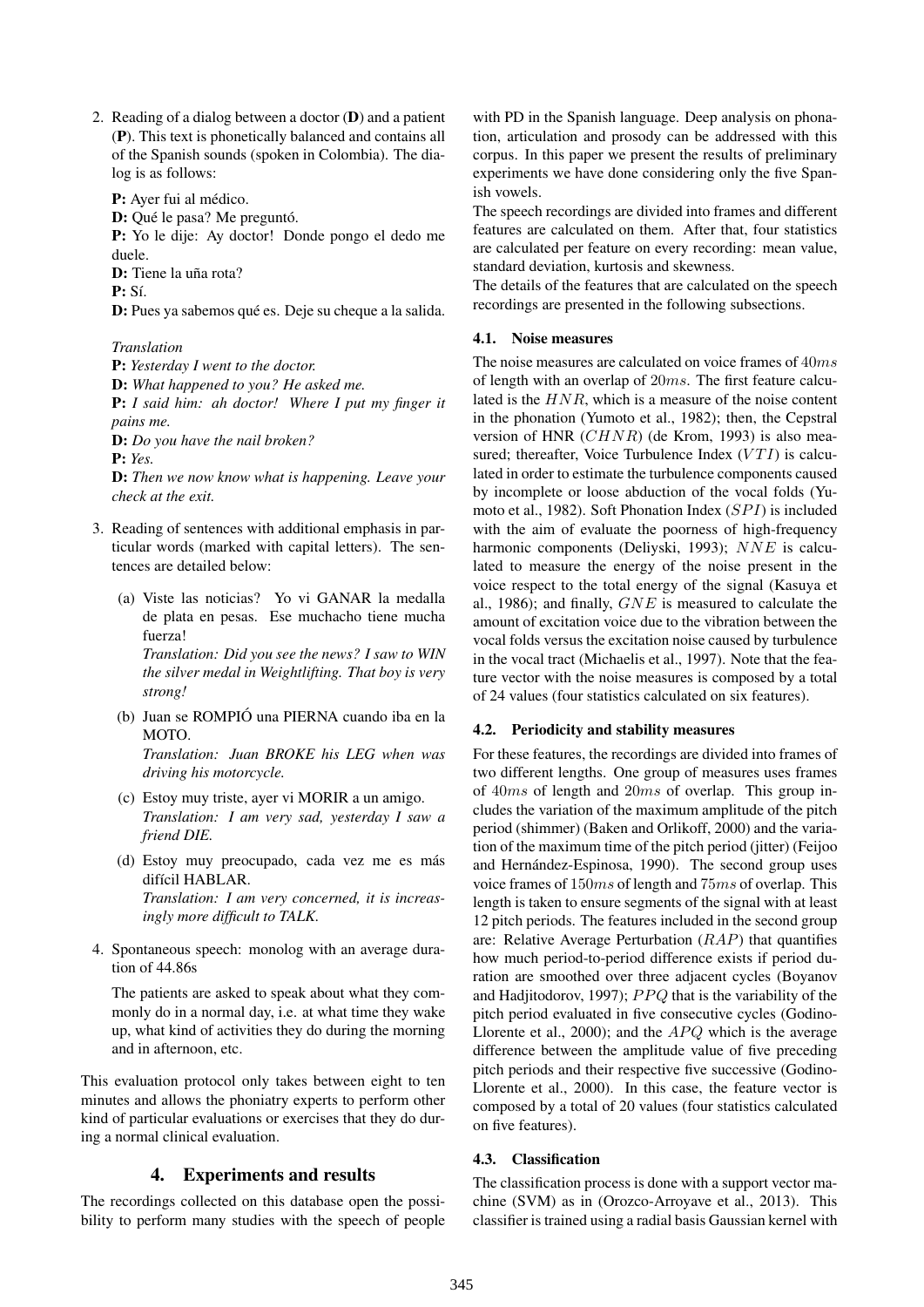band-width *σ* and it is tested following a 10*−*fold crossvalidation strategy. It is important to note that even though the folds are taken randomly, on each fold the balance of age and gender of the speakers is guaranteed during the processes of training and testing.

A SVM is used here due to its validated success in similar works that address the problem of the automatic detection of pathological speech signals (Marier et al., 2009; Arias-Londoño et al., 2011; Orozco-Arroyave et al., 2013).

#### 4.4. Results

Table 3 shows the results obtained with the noise measures and table 4 shows the accuracy values obtained with the stability and periodicity measures. The accuracies obtained with noise features are around 77% when the vowels /a/ and /i/ are evaluated. For the case of the stability and periodicity measures, note that all of the accuracies are above 80%. The highest accuracy is 91.3% which is obtained with the vowel /a/.

These results indicate that with noise measures calculated on just one sustained vowel, it is possible to reach accuracies near 80%. For the case of the periodicity and stability measures the accuracy is increased up to 91.3%; it suggests that the variability of the pitch is a very good cue that must be considered to characterize vowels uttered by people with PD.

|               | Accuracy $\%$  | Specificity $%$ | Sensitivity % |
|---------------|----------------|-----------------|---------------|
| /al           | $77.0 \pm 6.6$ | $78.7 + 13.6$   | $75.3 + 11.8$ |
| e             | $74.7 \pm 6.3$ | $72.0 + 13.6$   | $77.3 + 15.8$ |
| $\mathcal{H}$ | $77.0 \pm 7.8$ | $75.3 + 9.9$    | $78.7 + 15.6$ |
| $\sqrt{2}$    | $73.7 + 8.1$   | $71.3 + 8.9$    | $76.0 + 13.8$ |
| /11/          | $72.0 + 7.7$   | $68.7 + 17.8$   | $75.3 + 18.1$ |

Table 3: Results with noise measures

|               | Accuracy $\%$ | Specificity $%$ | <b>Sensitivity</b> % |
|---------------|---------------|-----------------|----------------------|
| /al           | $91.3 + 6.3$  | $92.0 + 6.9$    | $90.7 + 12.3$        |
| /e/           | $81.3 + 6.1$  | $85.3 \pm 12.9$ | $77.3 + 14.8$        |
| $\mathcal{H}$ | $84.0 + 9.7$  | $82.0 + 20.4$   | $86.0 + 17.9$        |
| $\sqrt{2}$    | $86.3 + 9.3$  | $85.3 + 12.1$   | $87.3 \pm 15.2$      |
| /11/          | $86.0 + 6.8$  | $89.3 + 14.5$   | $82.7 + 13.4$        |

Table 4: Results with stability and periodicity features

Figures 1 and 2 show the receiver operating curves (ROC) obtained with the stability and periodicity features and with noise features, respectively. These curves are displayed to show the results in a more compact way and also because they are commonly used to analyze the performance of different medical decision systems. The better performance obtained with the stability and periodicity features can be evidenced from these curves. Note also that the best results are obtained with vowel /a/ in both sets of features.

#### 5. Conclusion

A new database with speech recordings of Spanish native speakers with Parkinson's disease and their respective controls matched by gender and age has been presented. The



Figure 1: ROC curves obtained with the stability and periodicity features



Figure 2: ROC curves obtained with the noise features

data is collected in noise controlled conditions, using a professional microphone and sound card. The evaluation protocol that was followed for the recording of the speech samples was designed in collaboration with phoniatry experts, linguists and neurologists. According to the state of the art, this is the first database recorded in Spanish and considering people with PD and matched controls. This corpus will open the opportunity to perform analysis of phonation, articulation, prosody and intelligibility in speech of patients with PD.

Preliminary experiments, only considering the sustained phonation of the five Spanish vowels, are also included in this paper. According to the obtained results, the measures that quantify the variability of the pitch and the stability of the phonation are good features to detect the presence or absence of PD.

It is important to note that the development of tools and methods to detect and to follow the extent of PD from speech independent of the spoken language will be possible